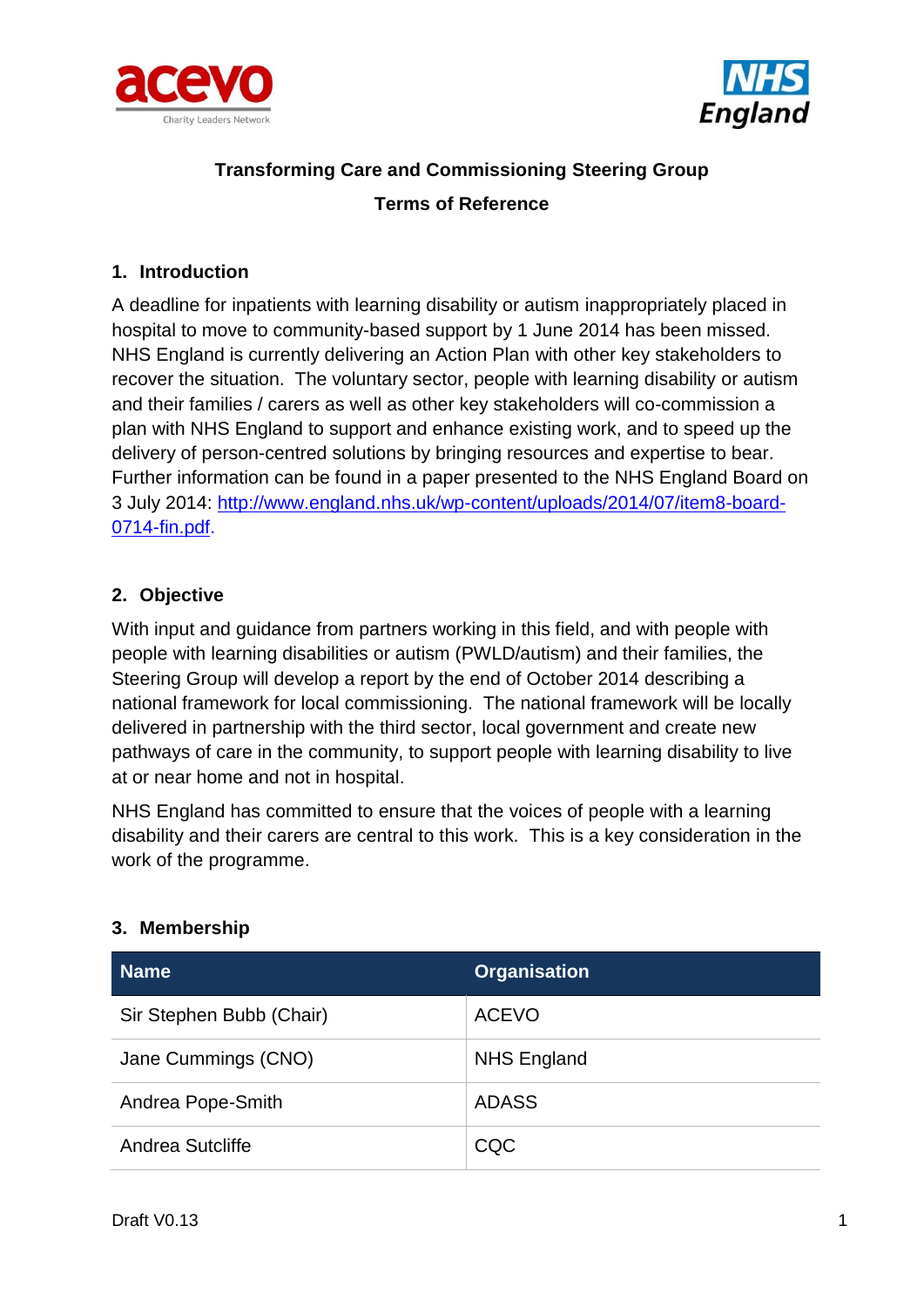



| <b>Bob Ricketts</b>        | <b>NHS England</b>                                                        |
|----------------------------|---------------------------------------------------------------------------|
| Dave Williams              | <b>CCG Salford</b>                                                        |
| David Sparks OBE           | <b>Local Government Association</b>                                       |
| Dominic Slowie             | <b>NHS England</b>                                                        |
| Dr Roger Banks             | Independent Psychiatrist                                                  |
| <b>Gavin Harding</b>       | Co-chair Department of Health<br><b>Transforming Care Assurance group</b> |
| <b>Hazel Watson</b>        | <b>NHS England</b>                                                        |
| Jan Tregelles              | Mencap                                                                    |
| <b>Juliet Beal</b>         | <b>NHS England</b>                                                        |
| <b>Kate Quail</b>          | Mencap                                                                    |
| <b>Robert Longley-Cook</b> | <b>HFT</b>                                                                |
| <b>Sharon Allen</b>        | <b>Skills for Care</b>                                                    |
| <b>Shaun Clee</b>          | NHS Confederation/2gether NHS<br><b>Foundation Trust</b>                  |
| <b>Steve James</b>         | <b>Avenues Group</b>                                                      |
| <b>TBC</b>                 | <b>National Forum Representative</b>                                      |
| Vicki Raphael              | <b>Families and Carers</b>                                                |
| <b>Vivien Cooper</b>       | <b>Challenging Behaviour Foundation</b>                                   |

# **4. Reference Groups**

As well as the input and guidance provided by the Steering Group members described in section 3, the Group will be advised by two expert reference groups that will meet as required:

(i) The Patient/User/Carer Reference Group, which will include PWLD/autism, families and carers (Chair to be confirmed).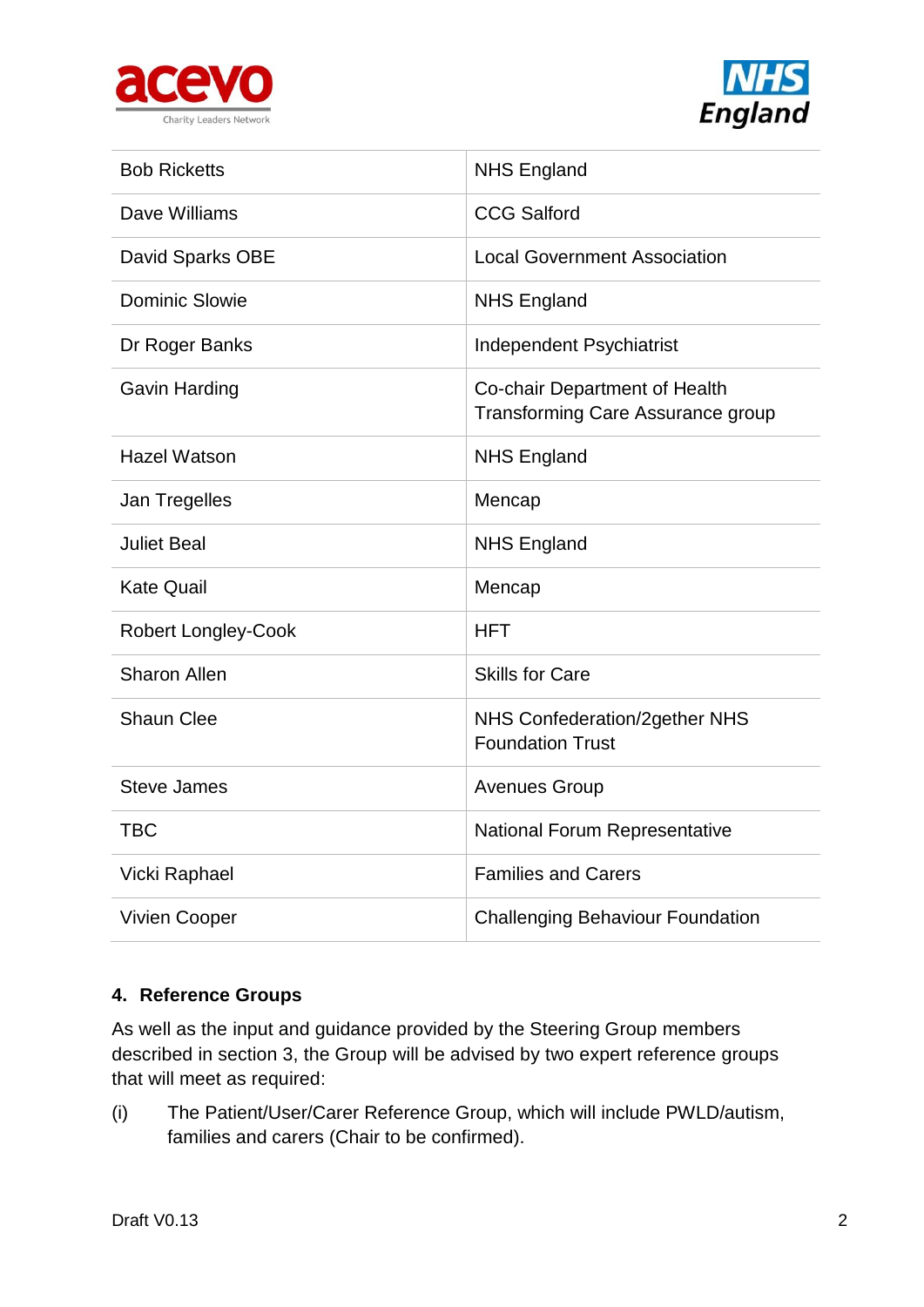



(ii) The Social Investment Reference Group, which may include social finance experts, social investors, Cabinet Office representatives, housing and support organisations. This will be chaired by Jonathan Jenkins, Chief Executive Officer of Social Investment Business.

It will also take advice from user-led organisations and other experts.

# **5. Outcomes**

The Steering Group will:

- (i) be responsible for the delivery of a National Framework for commissioning that can be locally delivered in partnership with those described above and create new pathways of care in the community to support PWLD/autism to live at or near home and not in hospital. The scope of this Framework will include:
	- a. establishing outcomes that are patient-centred and meet the needs of PWLD/Autism, which then drive the approach to commissioning;
	- b. setting out the behaviours we wish to incentivise through a commissioning framework and the levers available;
	- c. developing funding models for new services;
	- d. identifying the best revenue funding flows that address current budget barriers to local commissioning;
	- e. identifying innovative capital funding sources for the proposals, including from social investment;
	- f. establishing a care Skills Development Plan, which is an essential element of service quality and sustainability;
	- g. provider market development for locally integrated solutions and local housing, that may necessitate the closure of some current in-patient facilities and how this would work in practice;
	- h. taking into account any other commercial, financial, procurement, legal or service delivery consideration, deemed appropriate by both the Chair and the CNO;
	- i. recommendations as to how delivery of the Framework could be embedded in mainstream performance management and assurance processes.
- (ii) be responsible for delivering the National Framework by the end of October 2014 to help inform the learning disability provisions in the planning guidance 2014 refresh;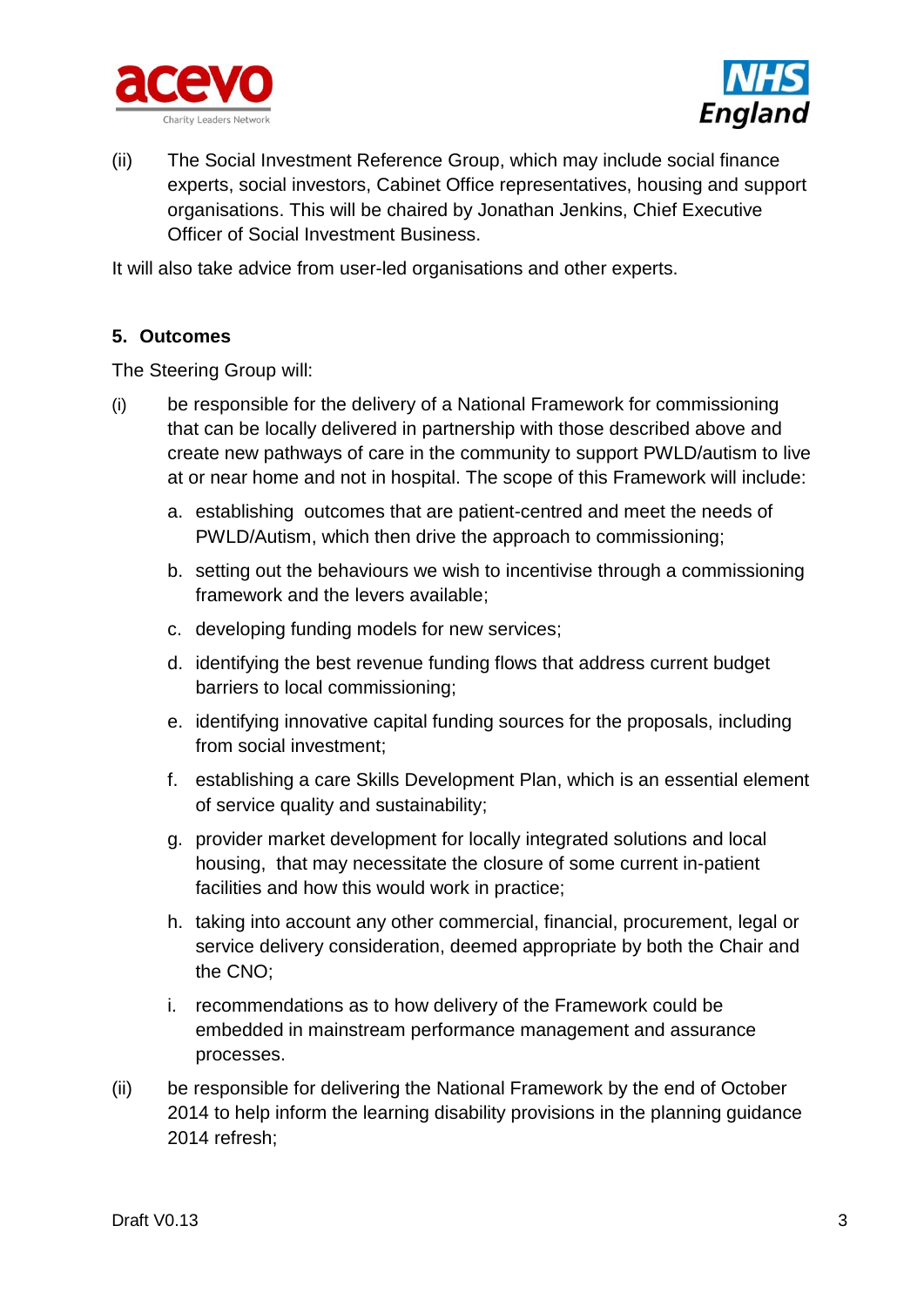



- (iii) will consider the Steering Group's future suitability, effectiveness and purpose in monitoring or reviewing ongoing performance and local delivery as the National Framework is implemented;
- (iv) be afforded all reasonable support in the pursuance and execution of these responsibilities from NHS England and other key stakeholders. In particular, this will include, but not be limited to:
	- a. the provision of appropriate management and performance information at intervals agreed by the Chair and CNO;
	- b. a Programme Director to support and manage the outcomes and actions of the Steering Group and carry out the instructions of the Group as agreed by the Chair and the CNO;
	- c. access to appropriate subject matter expertise; and
	- d. secretariat functions to support the Steering Group.

#### **6. Meetings**

The Steering Group will meet at least every three weeks and will conduct formal business at additional meetings as necessary and as agreed by the Chair.

# **7. Budget and resources**

The Steering Group will have an allocated budget. Secretariat will be provided by NHS England.

#### **8. Accountability**

- (i) The Group will report to and be accountable to NHS England and its Learning Disability Programme Board.
- (ii) The reference groups will inform the steering group's work. The Steering Group will, with reference to the NHS England Executive Team, work in partnership to achieve the aims as set out in Section 2 above.
- (iii) A diagram will be produced to illustrate the lines of accountability and where the steering group fits in with other change work on learning disability.